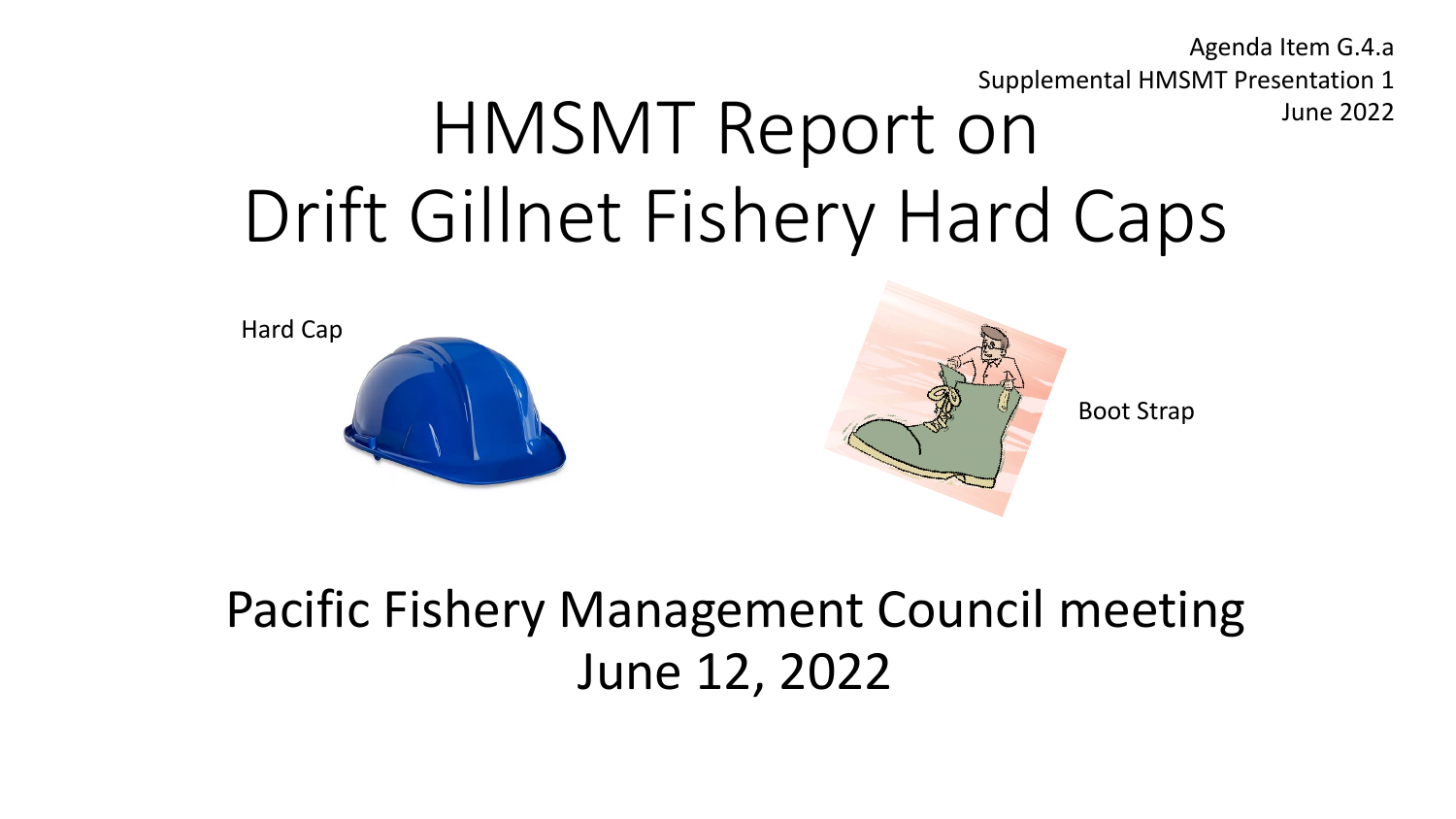# Bootstrap Simulation for 2015 Hard Caps ROA

- 1. Used observer, landings, and cost data to construct the empirical distribution function (EDF) of observed DGN fishing experience
- 2. Resampled logbook data to simulate a fishing season's worth of effort for each vessel we expect to fish
- 3. Resampled observer, landings, and cost data to simulate catch, bycatch, landings, and revenues for each simulated season
- 4. For a given hard caps alternative, figured out when the closure would apply within the simulated season, and summarized economic and bycatch outcomes at the point when the season ended
- 5. Over many simulated seasons, obtained simulated distributions of capped species interactions and economic performance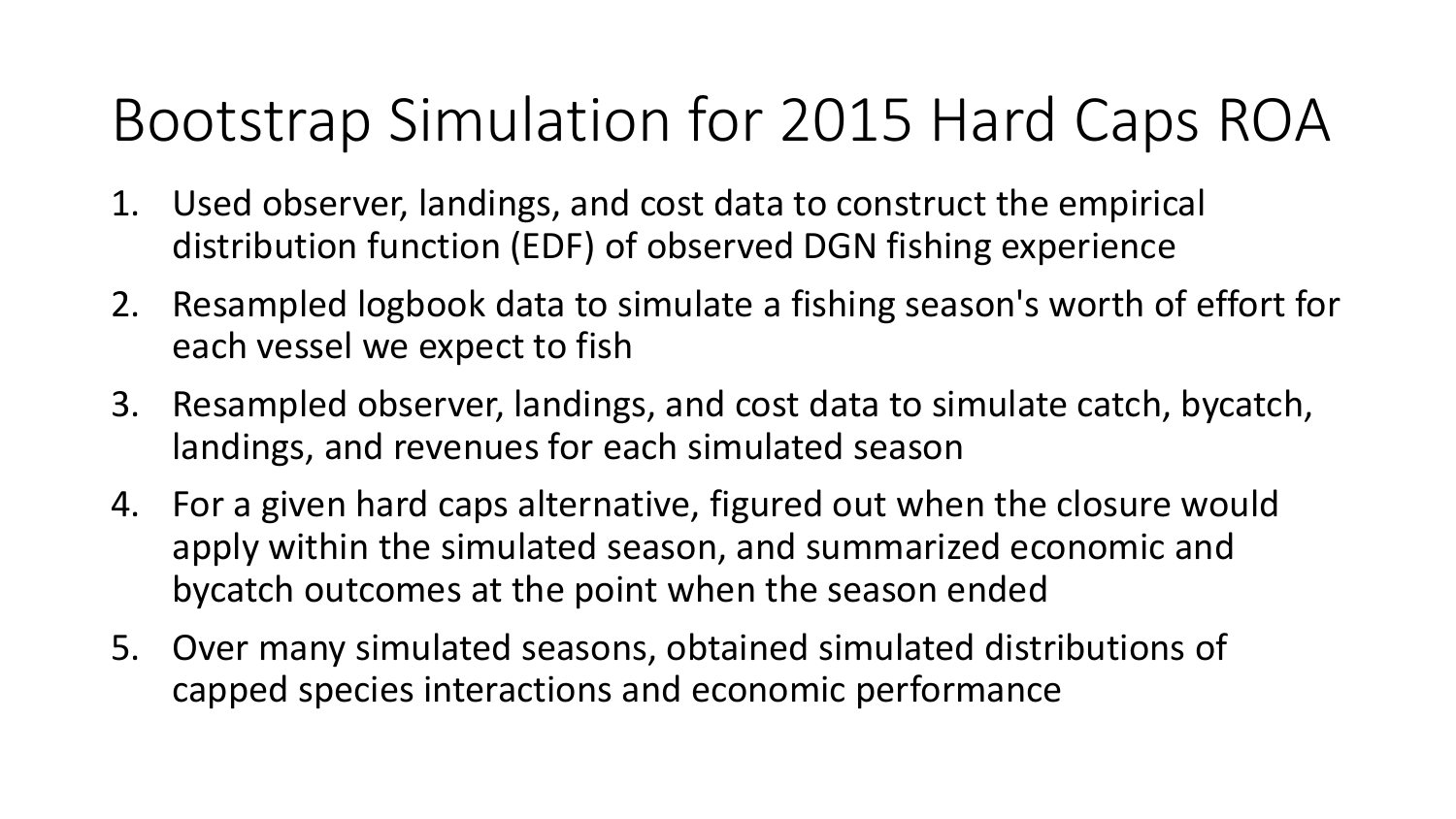### Proposed Updated Approach

- The previous approach with updated data should be applicable to analyze Alternative 1 No Action and Alternative 2 Council 2015 FPA
- The methodology needs to be extended to include Alternative 3: In-Season Individual Vessel and Fleetwide ClosuresGet to liftin'

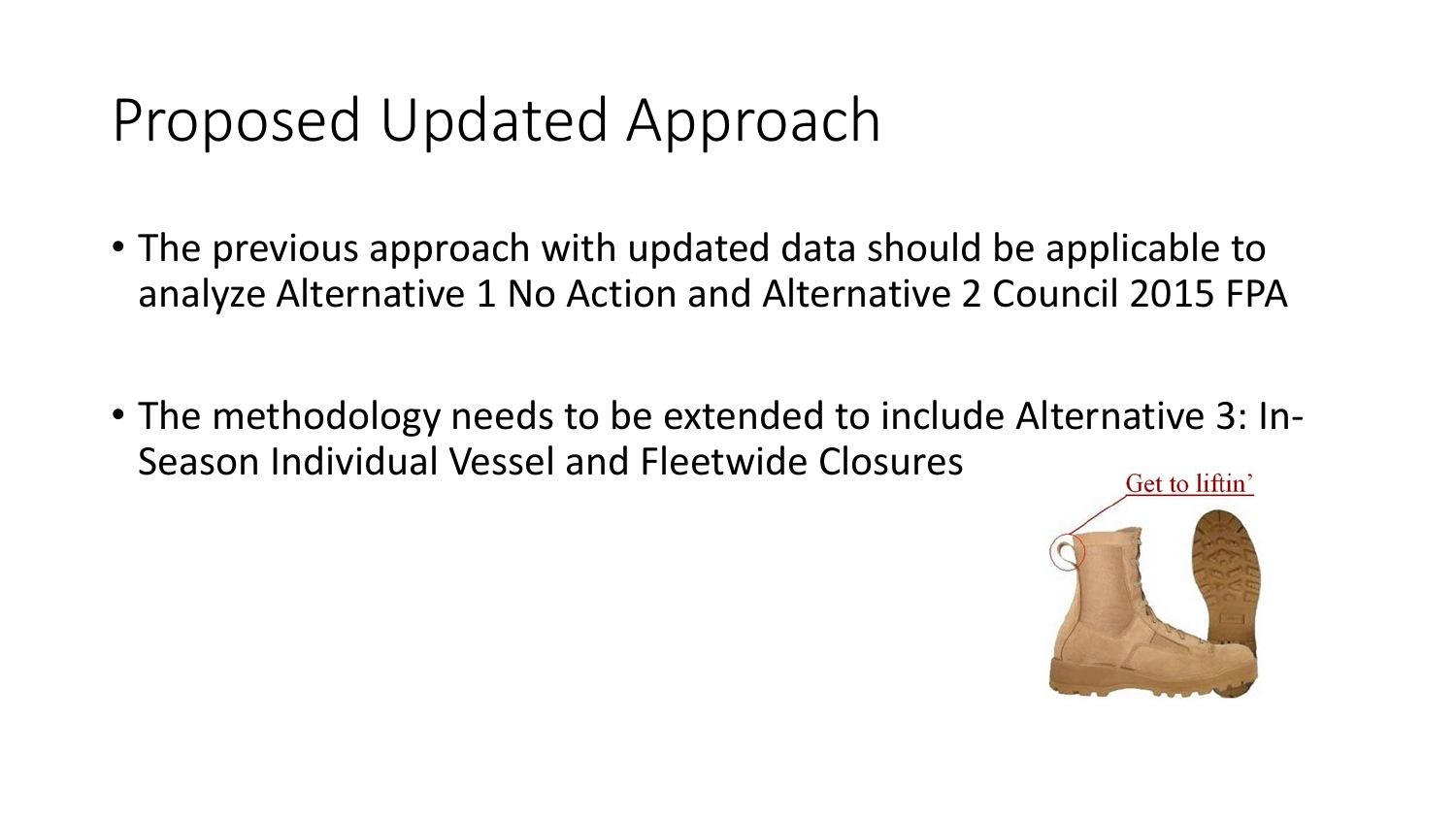# Requirements for Alt. 3

- Last time:
	- All closures were fleetwide
	- No special rules applied to unobservable vessels
	- Closure lengths did not depend on date a cap was reached
- THIS TIME IS DIFFERENT!
- Necessary adjustments to bootstrap methodology:
	- Need to model individual vessels to capture partial-fleet closures
	- Use day in season to capture date-dependent closure lengths
	- Assumed # of unobservable vessels subject to individual closures (easiest to assign or randomly draw before constructing a simulated season)

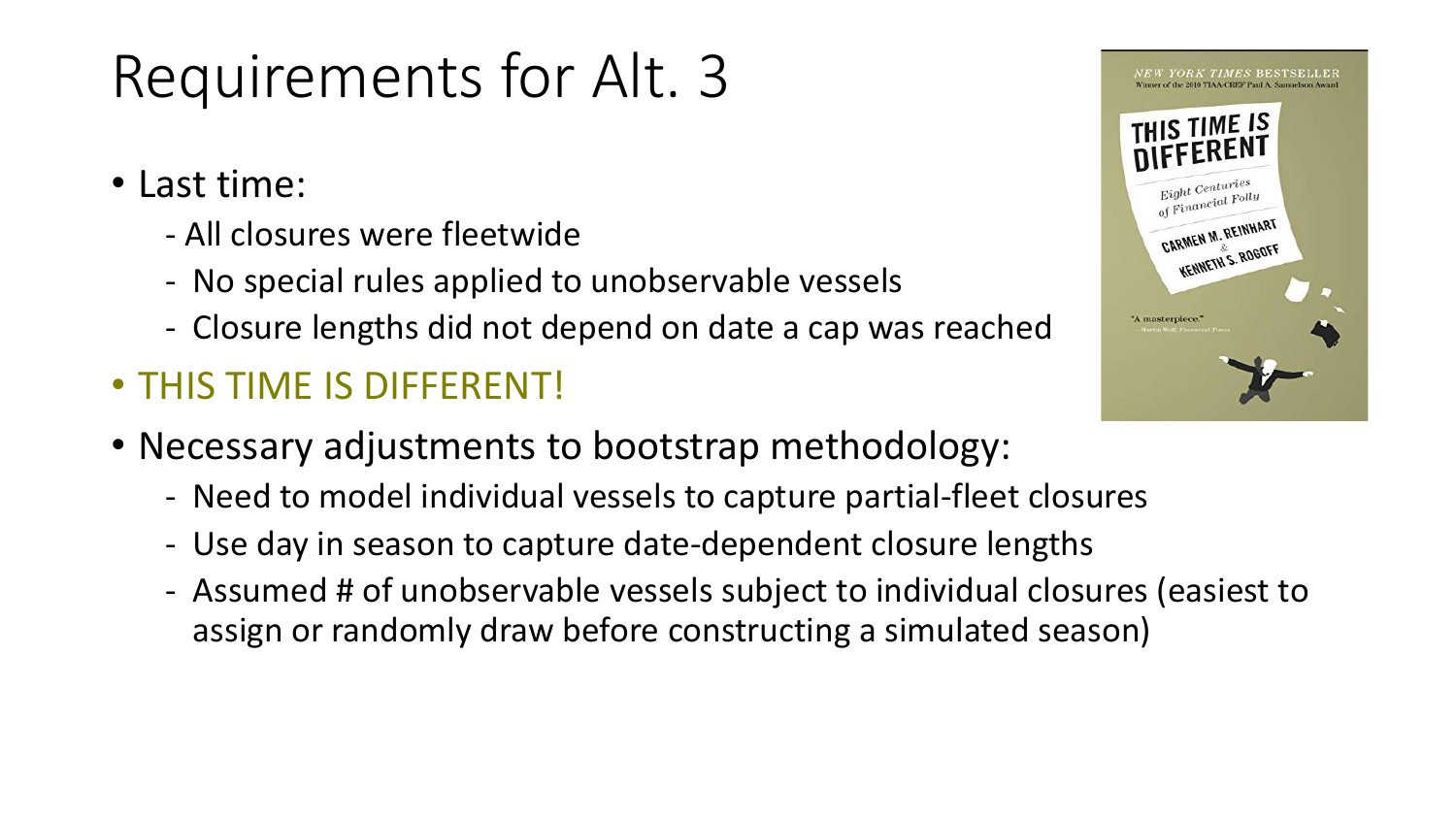# Observed/unobserved, observable/unobservable

- At any given point in time a vessel may be "observed" meaning it is carrying a fishery observer, "observable but unobserved" meaning it is capable of carrying an observer but is not carrying one, or "unobservable" meaning it is incapable of carrying an observer.
- QUESTIONS?!

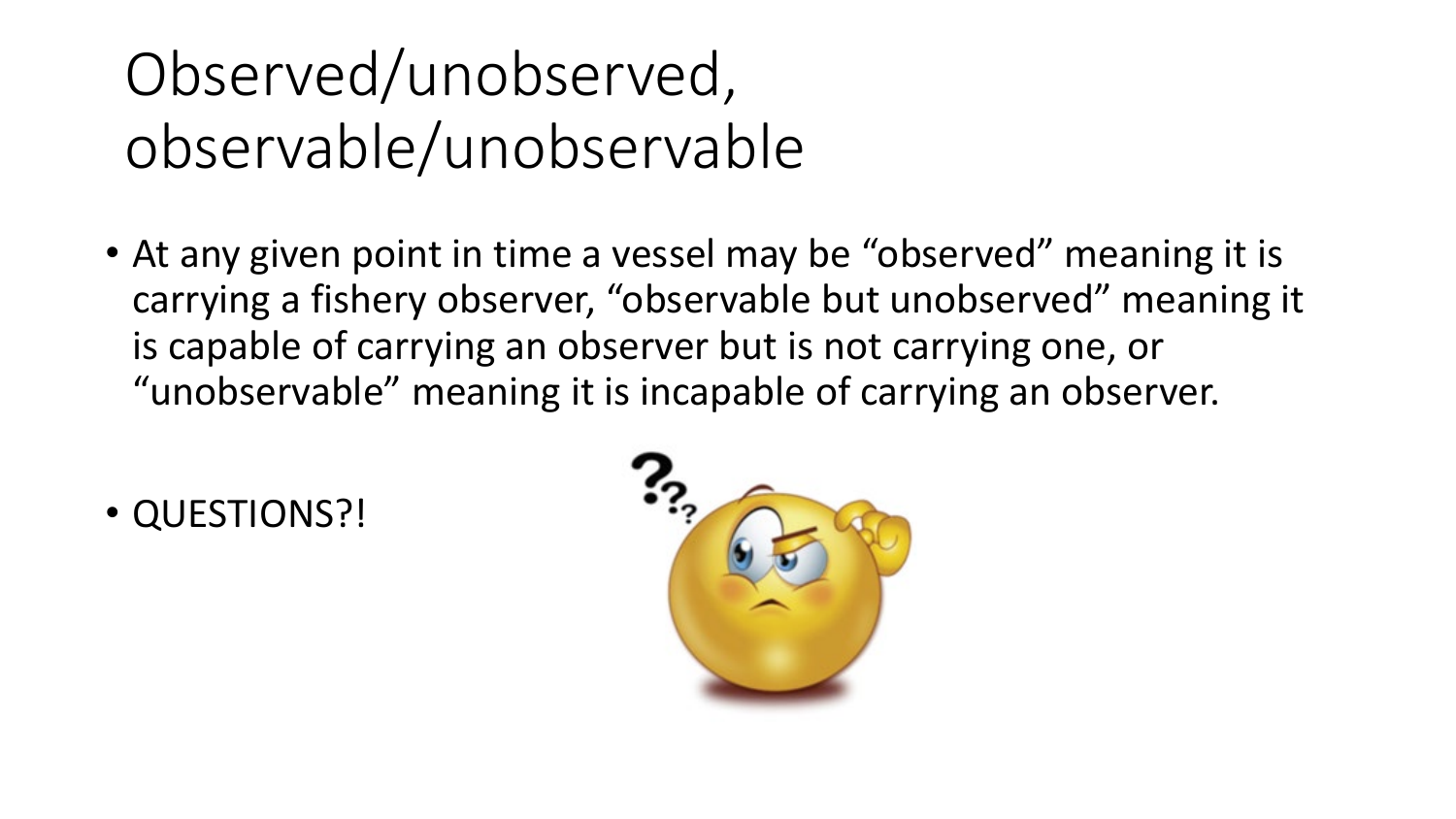### Updating the Previous Analysis: Baby Steps



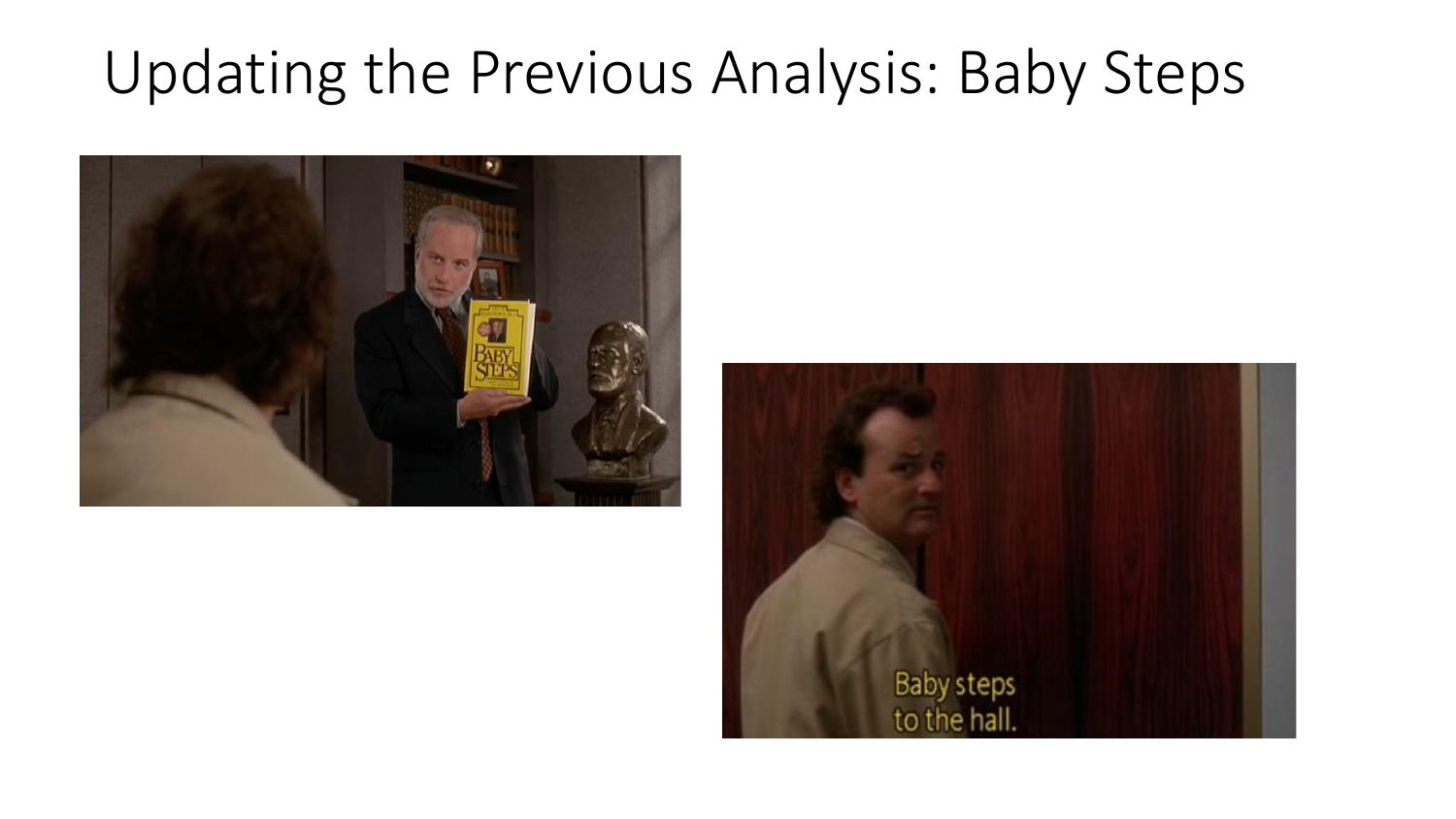# Updating the Previous Analysis: Details (Done / To do)

- 1) Clean up old code to only retain analysis of Alternative 1: No Action and Alternative 2: The Council 2015 FPA
- 2) Create a duplicate copy of the old code for developing new analysis
- 3) Add placeholders for Alternative 3: In-Season Individual Vessel and Fleetwide Closures
- 4) Compare Alternative 1 and 2 results from old and new loop method, (s/b nearly the same)
- 5) Build in elements needed to support analysis of Alternative 3 Options A-C
	- a) Include vessel number in simulated season data structure ('VesNum')
	- b) Observable vessel indicator ('Observable' = TRUE if observable, FALSE if unobservable)
	- c) Observed vessel indicator ('Observed' = TRUE if observed, FALSE if not)
	- d) Translate days since May 1 (in data) into dates when caps change (e.g. November  $1 = 184$ )
	- e) Bump up coverage level for observable vessels to simulate 25% fleetwide level

#### 6) Build in analysis of new Alternative 3

- a) Track cumulative progress towards reaching individual caps for observed vessels & capped species
- b) Track cumulative progress towards reaching fleet caps relative to appropriate date (e.g. November 1 for Alt 3 Opt C Sub-opt II, otherwise from beginning of season)
- c) Use a 'Fishing' indicator variable to indicate which days in a simulated season are open under each alternative
- d) For alternatives that span multiple seasons (Alt 2, Alt 3 Opt C Sub-opt II), add logic to implement multi-season closure

#### 7) Summarize and compare results across alternatives

- a) Track fleet-level results (same as previous approach)
- b) Future work to consider: Track results by vessel groupings, if desired. Possible comparisons:
	- i) Unobservable versus observable vessels, to see whether there is a differential economic impact on unobservable vessels
	- ii) Vessels that hit a cap versus vessels that don't hit a cap, to compare incentives across alternatives
- 8) Update data through the 2021-2022 season (for completeness, unlikely to significantly change results)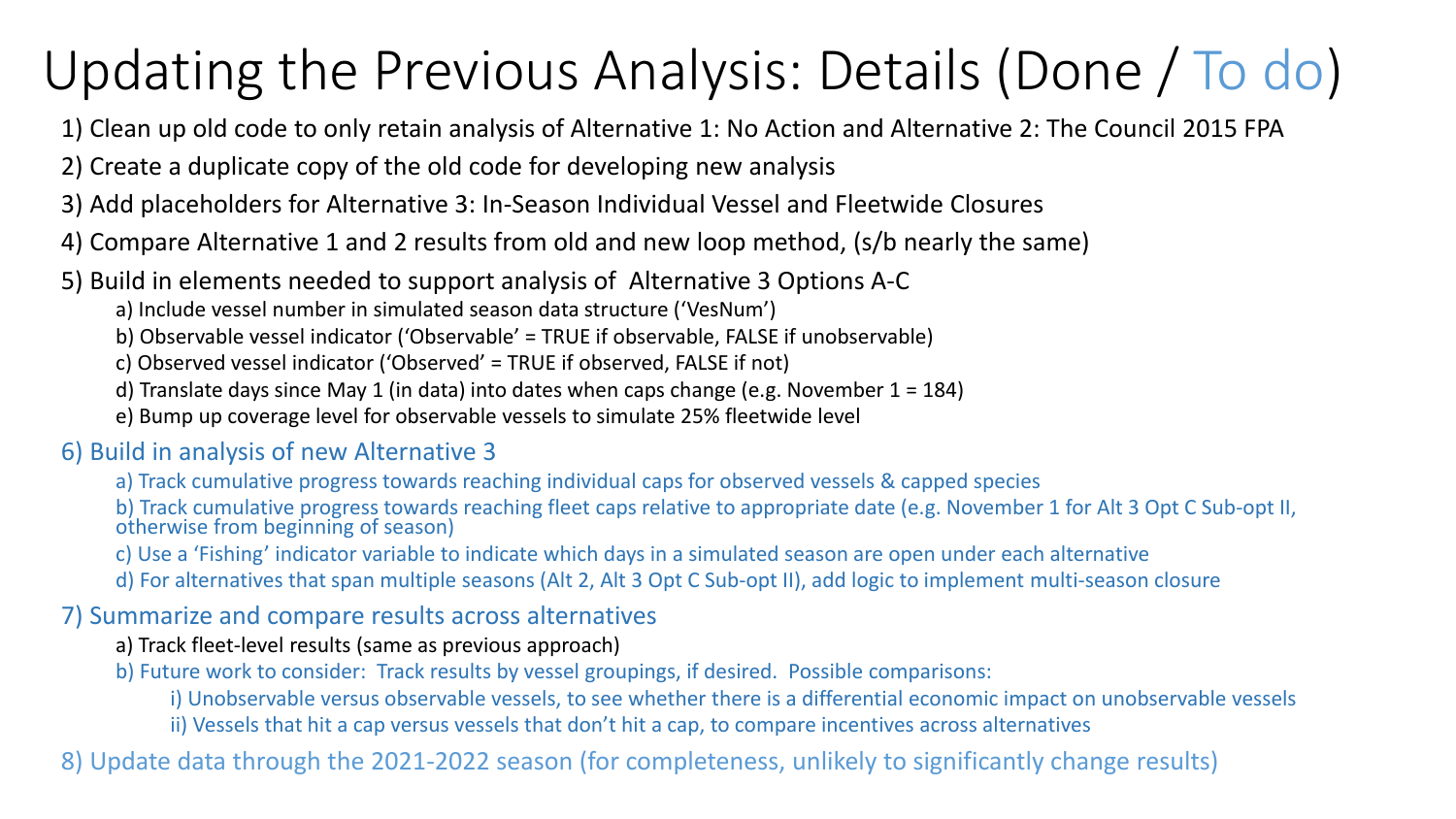## Review of HMSMT Report 1

- The report presents results for a preliminary bootstrap analysis of Alternatives 1 and 2
- Results are given for the three effort scenarios
- Also includes background, technical details of the analysis, and a summary of next steps needed to complete an analysis of the five sub-options of Alternative 3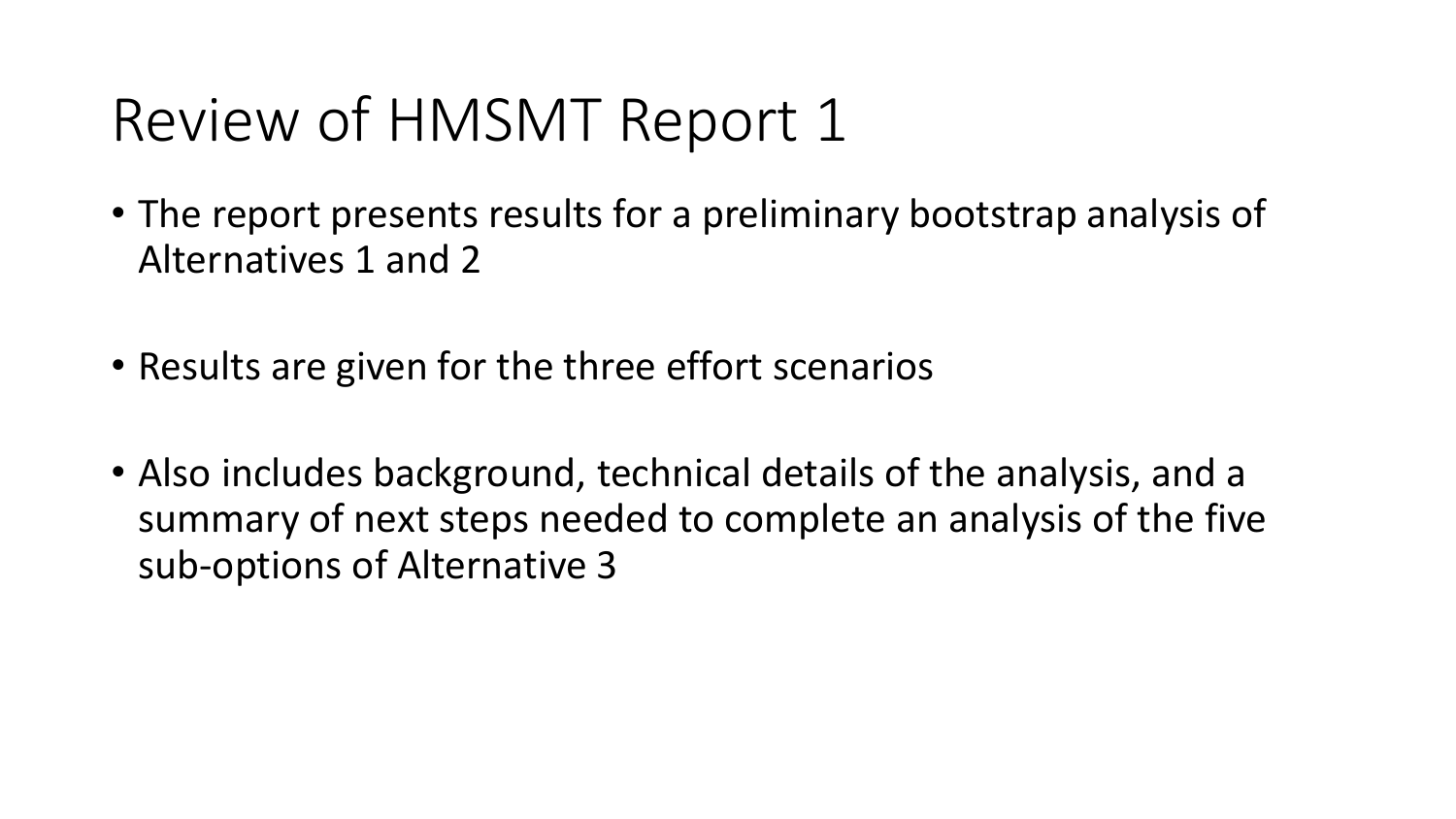Figure 3. Violin plot showing the distribution of ex-vessel revenue across bootstrap replicates for Alternatives 1 and 2 under Scenario 2.



Distribution of Total Revenue, Scenario 2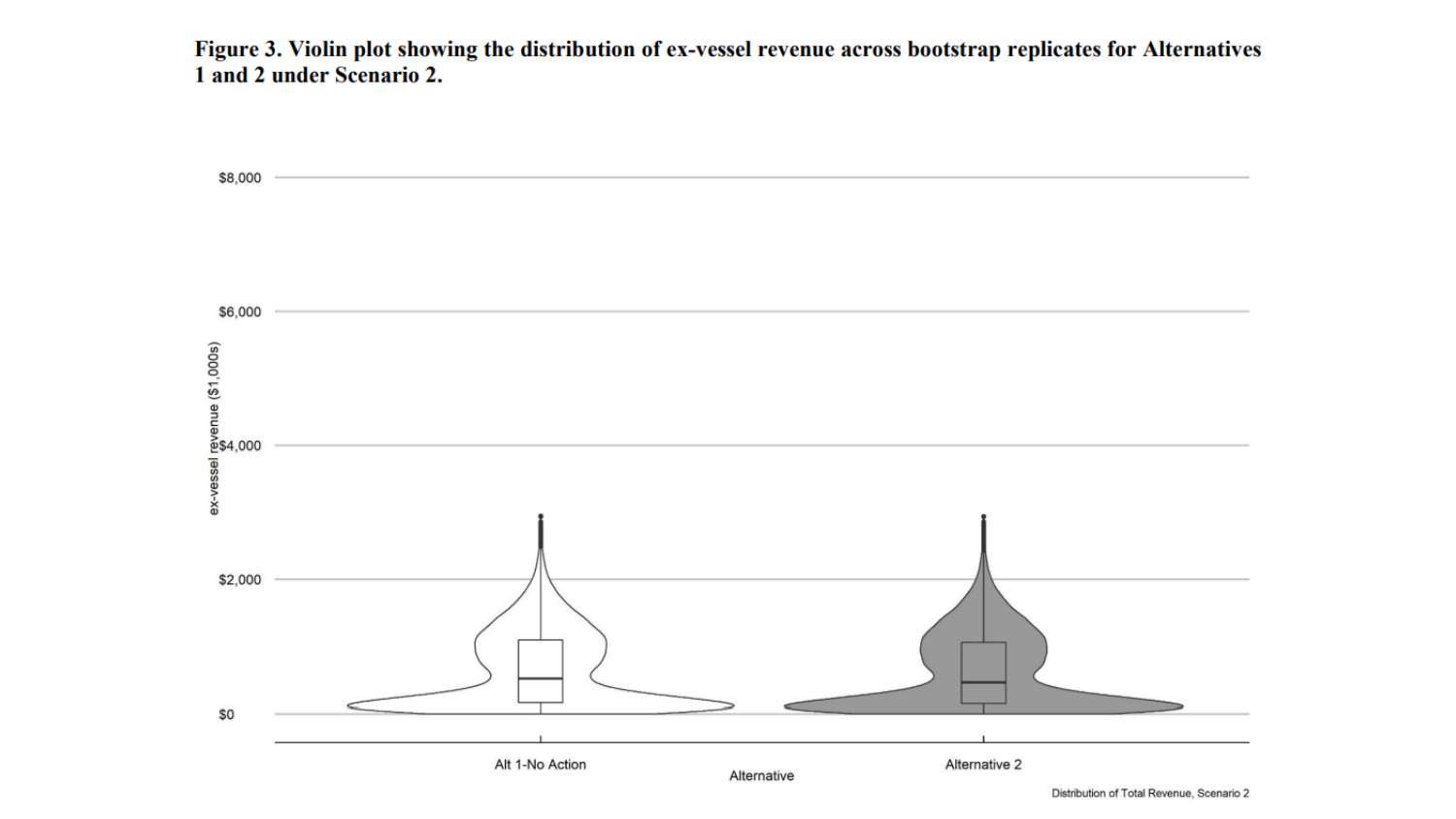

#### Figure 4. Distributions of hard cap species mortality/injury under Alternatives 1 and 2 for Scenario 2.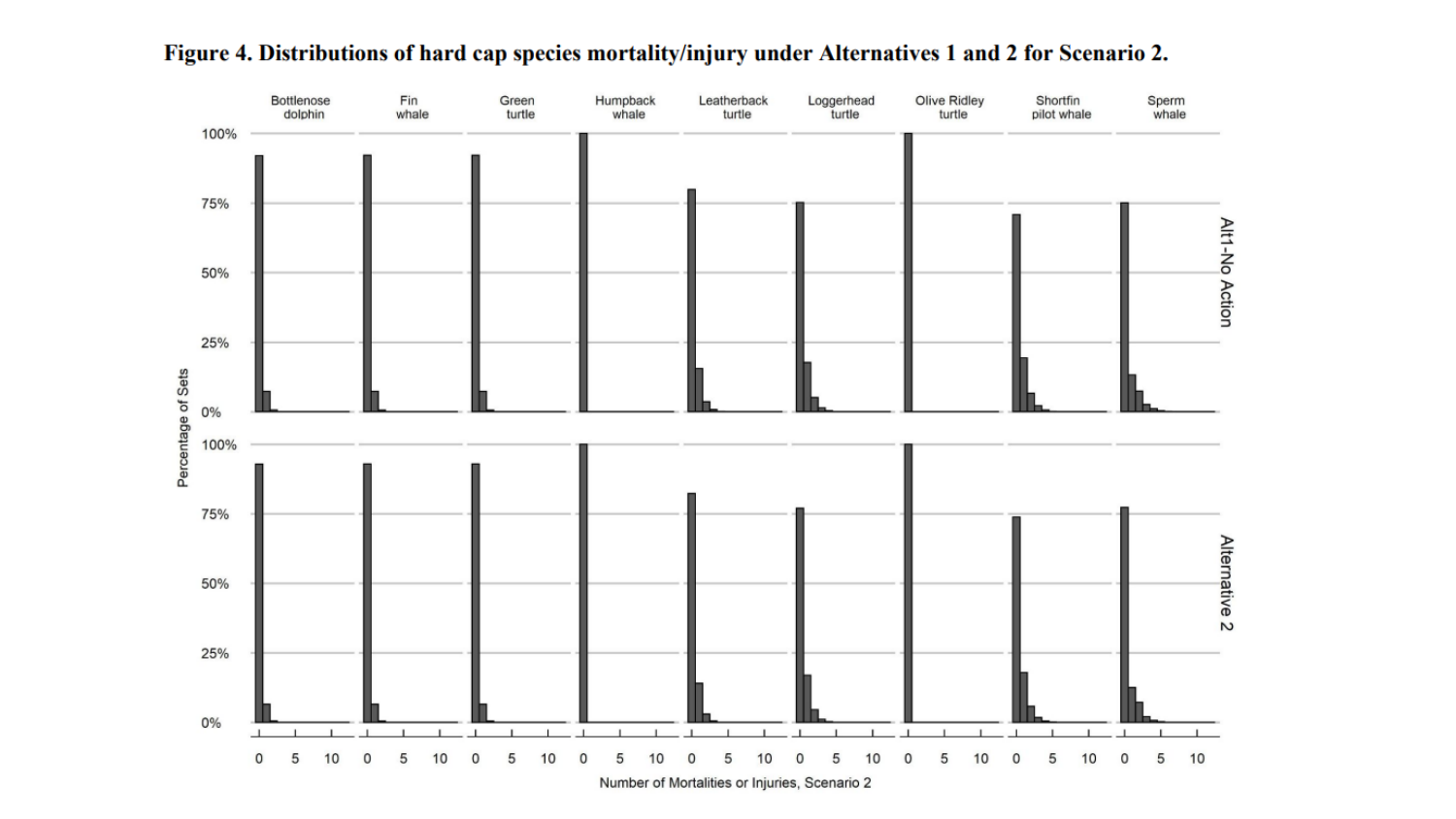### Model Parameters in Updated Analysis

- Data for the reboot
	- Start w/ 1990-91 or 2001-02 season as before, end in 2020-21
- Vessel Effort Scenarios (Total / Observable / Unobservable)
	- Scenario One: 2/1/1
	- Scenario Two: 11 / 7 / 4 *(baseline assumption)*
	- Scenario Three: 30 / 24 / 6
- Assume 25% fleet-wide observer coverage
- Not practicable to model behavioral changes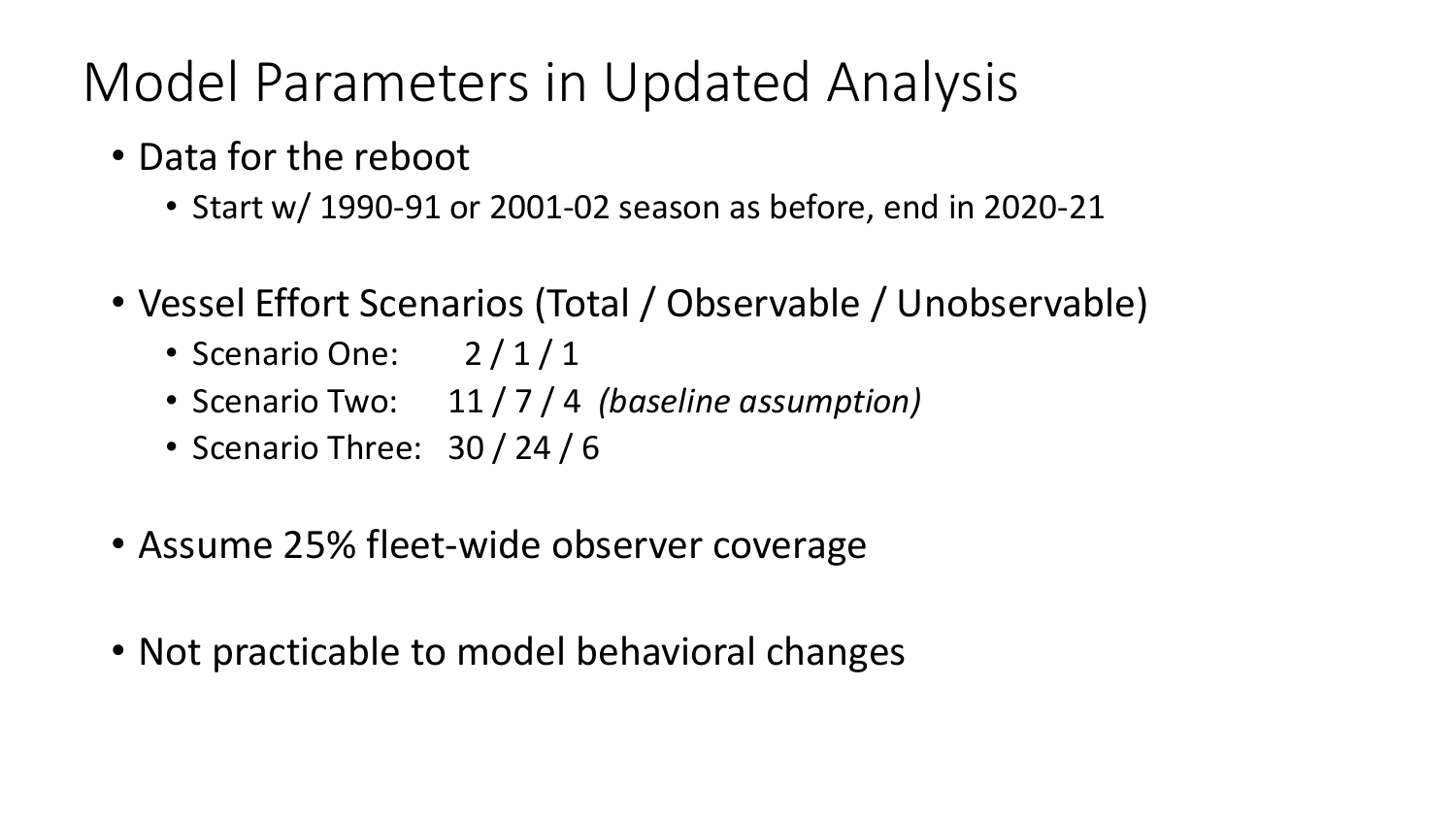### Difference in Results: Alts 1 and 2

|                                                  | <b>Scenario 1</b> | <b>Scenario 2</b> | <b>Scenario 3</b> |
|--------------------------------------------------|-------------------|-------------------|-------------------|
| Sets                                             | $-1$              | -8                | -65               |
| <b>Total Revenue</b>                             | $-$ \$1,149       | $-$ \$15,121      | $-$ \$122,468     |
| <b>Total Profits</b>                             | $-$ \$508         | $-$ \$6,927       | $-$ \$56,682      |
| Avg. Profits                                     | $-$ \$254         | $-$ \$788         | $-$ \$2,338       |
| Landings (mt)                                    | $-0.1596$         | $-2.0898$         | $-16.9771$        |
| Leatherback M&I                                  | $-0.0003$         | $-0.0048$         | $-0.0364$         |
| Loggerhead M&I                                   | $-0.0003$         | $-0.0040$         | $-0.0317$         |
| Olive Ridley M&I                                 | 0.0000            | 0.0000            | 0.0000            |
| Green Turtle M&I                                 | $-0.0001$         | $-0.0010$         | $-0.0090$         |
| Fin Whale M&I                                    | $-0.0001$         | $-0.0010$         | $-0.0090$         |
| Humpback M&I                                     | 0.0000            | 0.0000            | 0.0000            |
| Sperm Whale M&I                                  | $-0.0006$         | $-0.0070$         | $-0.0554$         |
| SF Pilot Whale M&I                               | $-0.0004$         | $-0.0069$         | $-0.0511$         |
| Bottlenose M&I                                   | $-0.0001$         | $-0.0011$         | $-0.0090$         |
| Sum of mean reductions in species M/I            | $-0.0020$         | $-0.0258$         | $-0.2016$         |
| Ratio of change in profits to mean M/I reduction | \$259,776         | \$268,884         | \$281,184         |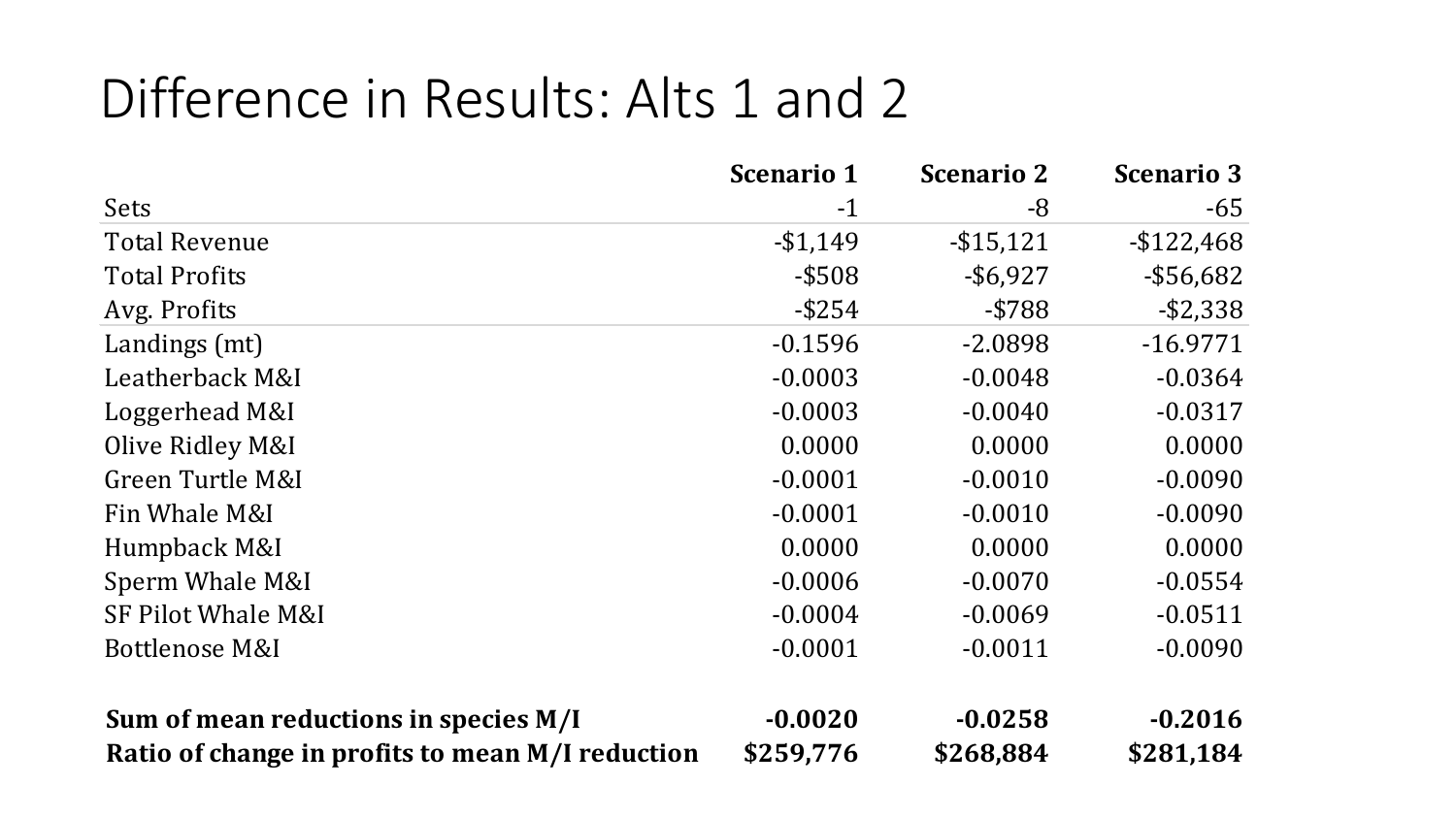### Alternative 3 Options and Suboptions

|                        | <b>Alternative 3 Options</b>                                   |                                                |                                                                    |                                                                                                                   |                                                                                       |
|------------------------|----------------------------------------------------------------|------------------------------------------------|--------------------------------------------------------------------|-------------------------------------------------------------------------------------------------------------------|---------------------------------------------------------------------------------------|
| Cap level              | A.1                                                            | A.2                                            | в                                                                  | C.1                                                                                                               | C.2                                                                                   |
| Vessel cap reached     | Vessel closed 30 days<br>if 5/1-10/31, 14 days if<br>11/1-1/31 | Vessel closed for<br>remainder of fishing year | Vessel closed 30 days if<br>5/1-10/31, 14 days if<br>$11/1 - 1/31$ | Vessel closed 30 days if 5/1-10/31, 14<br>days if 11/1-1/31                                                       |                                                                                       |
| Vessel cap exceeded    |                                                                |                                                | Vessel closed for<br>remainder of fishing year                     | Vessel closed for remainder of<br>fishing year<br>Fleet closed for 30 days if 5/1-<br>10/31, 14 days if 11/1-1/31 |                                                                                       |
| Fleetwide cap reached  | Fleet closed for remainder of fishing year                     |                                                |                                                                    | Fleet closed for 30 days if 5/1-<br>10/31, 14 days if 11/1-1/31*                                                  |                                                                                       |
| Fleetwide cap exceeded |                                                                |                                                | Fleet closed for<br>remainder of fishing year                      | Fleet closed until<br>beginning of<br>following fishing<br>year                                                   | Fleet closed to<br>following 10/31,<br>with cap counts<br>beginning 11/1<br>each year |

\* Note that since the exceedance values for vessel caps and the cap reached values for the fleet are the same, this provision duplicates the fleet provision described above.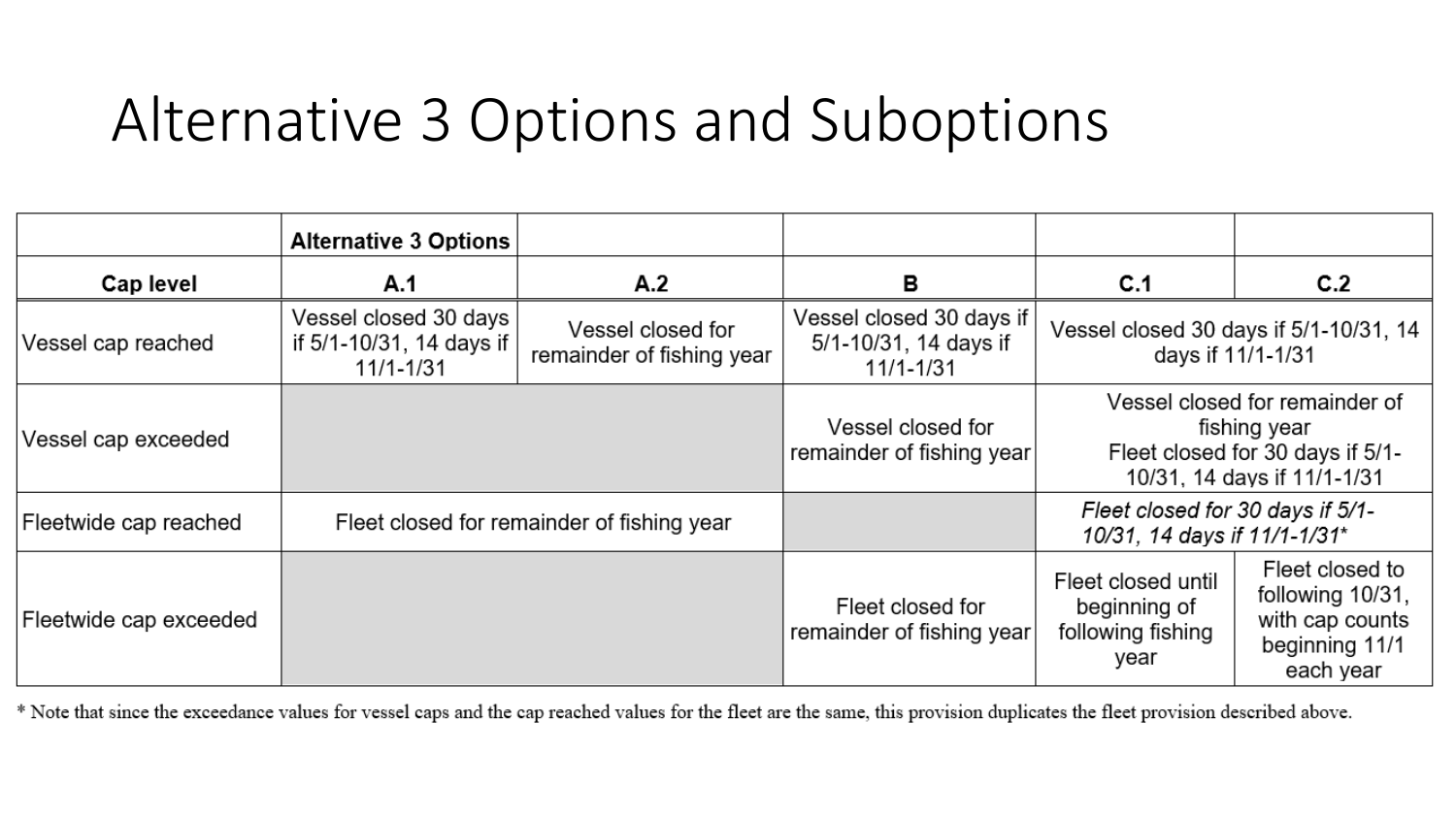## Analysis Update and Next Steps

- HMSMT Report 2 identifies key issues with analysis and implementation of Alternative 3 sub-options
	- Individual caps present unique modeling, implementation and enforcement challenges
	- Additional implementation challenges and nuances with various sub-options
- The HMSMT concluded that sub-options B and C2 are likely to be the least adverse economically
	- Preliminary results indicate minimal differences in conservation impacts
	- Given workload concerns with analyzing the impacts and feasibility of all Alternative 3 options, the HMSMT would prioritize analyzing sub-option C2